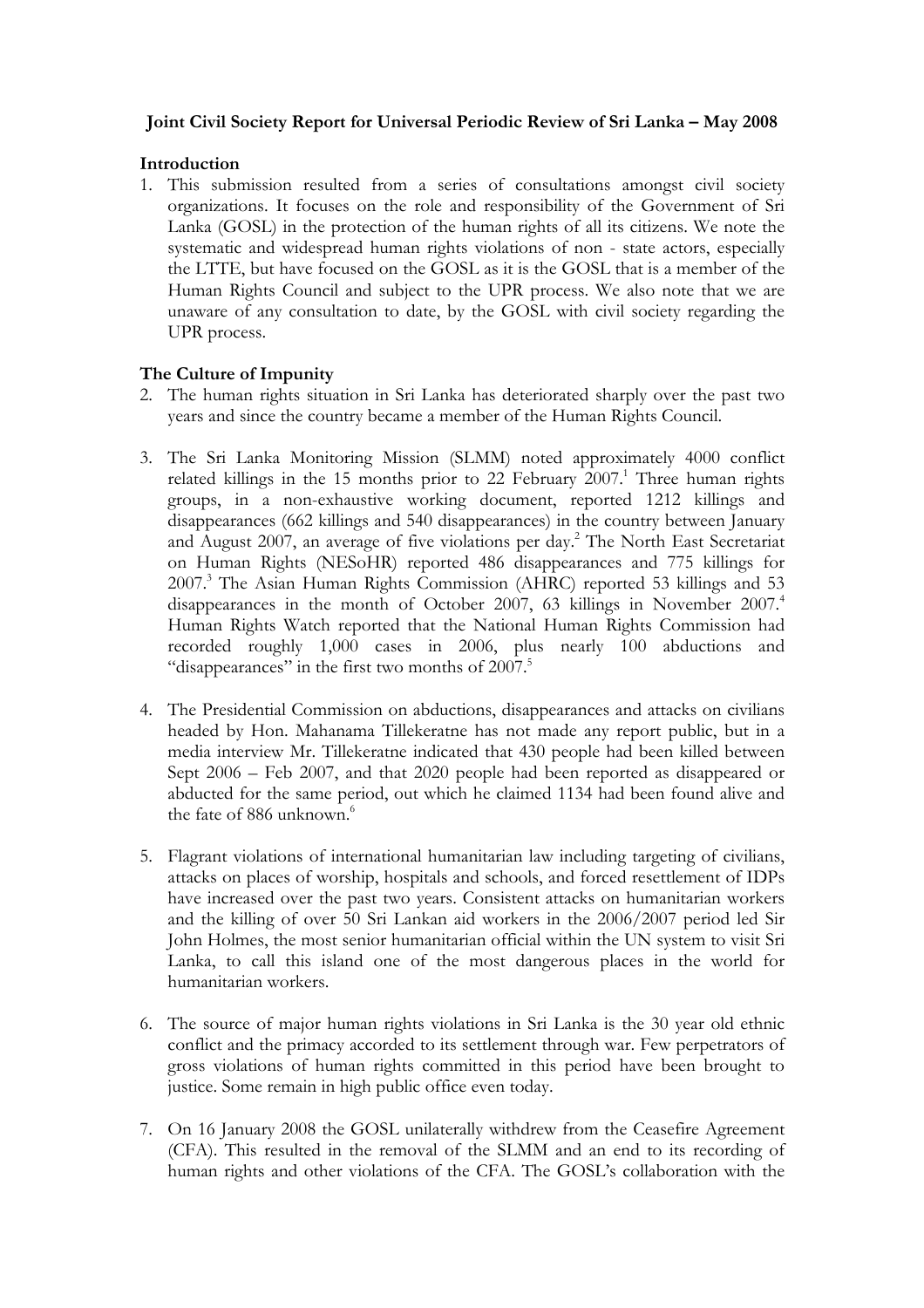Tamileela Makkal Viduthalai Pulikal (TMVP), and its electoral alliance with them for the forthcoming local government elections, further compounds the challenge of human rights protection and human security.

- 8. In this climate of conflict and impunity, dissent of all types is met with denial of the issues, and with violence. Over the past year, several demonstrations of students and workers have been subjected to teargas and water cannon attacks. The Supreme Court has declared some strikes to be illegal and brought pressure to bear on trade union leaders.<sup>7</sup> Journalists and social activists have also been subject to assault, intimidation and threats including death threats on a regular basis, to the point that leading political figures, media persons and activists have fled the island. The general climate of fear and impunity has created an environment in which those who are victimised by the situation do not come forward with claims for justice and redress. Witnesses are routinely intimidated and therefore unwilling to testify, leading to a situation of impunity for even the gravest rights violations. Promised victim and witness protection legislation has yet to be passed.
- 9. While we acknowledge that the government has to deal with a volatile security situation, its responses cannot violate the country's obligations under the international instruments it has ratified and endorsed.
- 10. **The government has consistently ignored and refuted calls by national human rights defenders, by the international community and by various human rights experts including the High Commissioner for Human Rights to allow international monitoring of the human rights situation and for the establishment of a field office of the OHCHR in Sri Lanka. This is despite Louise Arbour's statement that one of the major shortcomings in human rights protection in Sri Lanka is the absence of reliable and authoritative information on rights abuses.**
- 11. A 2006 Supreme Court decision undermined the commitments of the government under international human rights law by holding that the ratification of the First Optional Protocol to the ICCPR by the Executive was unconstitutional.

## **Killings and Disappearances**

- 12. The gravity of the situation is borne out by figures mentioned above, almost all of which remain unresolved. The National Human Rights Commission has not put out any figures, although some of its branches have released some information to the public through the media.
- 13. Based on information in these reports, it is clear that almost 80% of the victims are Tamils. The Jaffna peninsula accounts for the largest number of disappearances and killings. Most of the killings and disappearances in Jaffna have place within high security zones and during curfew hours, implicating GOSL forces.

### **Other Conflict Related Violations**

14. In the context of the conflict, the issue of forced recruitment of children by the Liberation Tigers of Tamil Eelam (LTTE) and by the TMVP is well known, although largely unaddressed due to the on-going conflict. As at December 31, 2007, underage recruitment by the LTTE stands at 6248 cases reported to UNICEF, while there are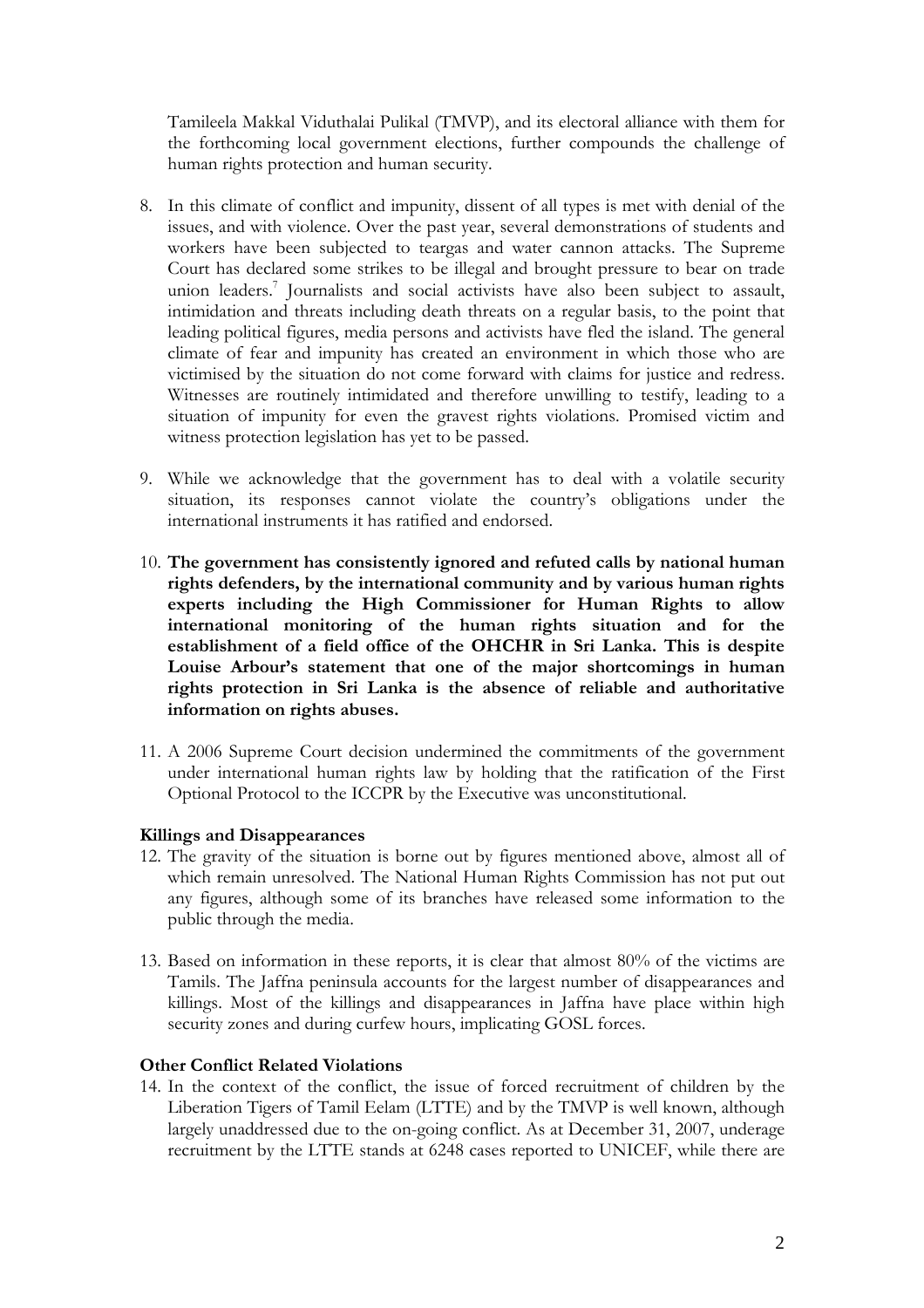453 cases attributed to the TMVP, despite repeated commitments by both groups to release the children involved.

- 15. Many reports have claimed TMVP complicity with the security forces, pointing to the fact that many TMVP camps are located in close proximity to army camps, and that TMVP cadre are often seen walking in and out of them. Yet, the government has yet to carry out an independent investigation into reports of child recruitment by the TMVP in areas fully under its control. Comments made by Ambassador Alan Rock, the special envoy of the UN Special Representative on Children and Armed Conflict, in this regard, during his visit to Sri Lanka in 2006, met with vehement denials from government sources.
- 16. Imposition of new regulations on issuing work permits and visas for expatriates working in the humanitarian sector as well as restrictions on access to conflictaffected areas have seriously affected the functioning of the agencies mandated with protection and care of internally displaced persons.
- 17. The special powers granted to the armed forces because of concerns regarding "national security" have led to a range of human rights abuses in areas outside the arena of the conflict, demonstrating the general breakdown of law and order in the country. The indiscriminate issue of small arms to civilians in the south and the establishment of semi-legal vigilante units (so-called Civil Defence Units) empowered to carry out surveillance and investigation of any incident or individual suspected to be a threat to "national security," terrorizes the civilian population throughout the island.
- 18. Many incidents of torture and deaths in police custody, killings of known criminals in "encounter" situations and Police connivance with criminals have been reported but not investigated. Although Sri Lanka ratified the Convention against Torture and Other Cruel, Inhuman or Degrading Treatment or Punishment (CAT) in 1994, and introduced national enabling legislation in the same year, torture and cruel and inhuman treatment is endemic across police stations and detention centres and in practice very few convictions have been obtained. The use of torture in state institutions was documented by both the UN Committee against Torture in 2005 and by the Special Rapporteur on Torture, Manfred Nowak after his visit to Sri Lanka in October 2007.

### **Minority Issues:**

### **a) The plantation Tamil community**

19. The 2001 Census indicates that the Tamil community living and working primarily in the tea plantations of the hill country in Sri Lanka constitute over 6 % of the total population of the island. The Citizenship Act No. 35 of 2003 was designed to grant citizenship to stateless persons of Indian origin. However, many in the community still face many instances of discrimination, for example in terms of their voting rights, due to requirements for documentary proof of registration that they cannot fulfil. This also restricts the mobility of the plantation Tamil community, rendering young men in particular vulnerable to arbitrary arrest and detention under the Prevention of Terrorism Act (PTA), despite the minimal involvement of the plantation Tamil community in the politics of the Tamils of the north and east. The absence of Tamil speaking government and Police officials in plantation areas also makes day-to-day interactions with government authorities difficult.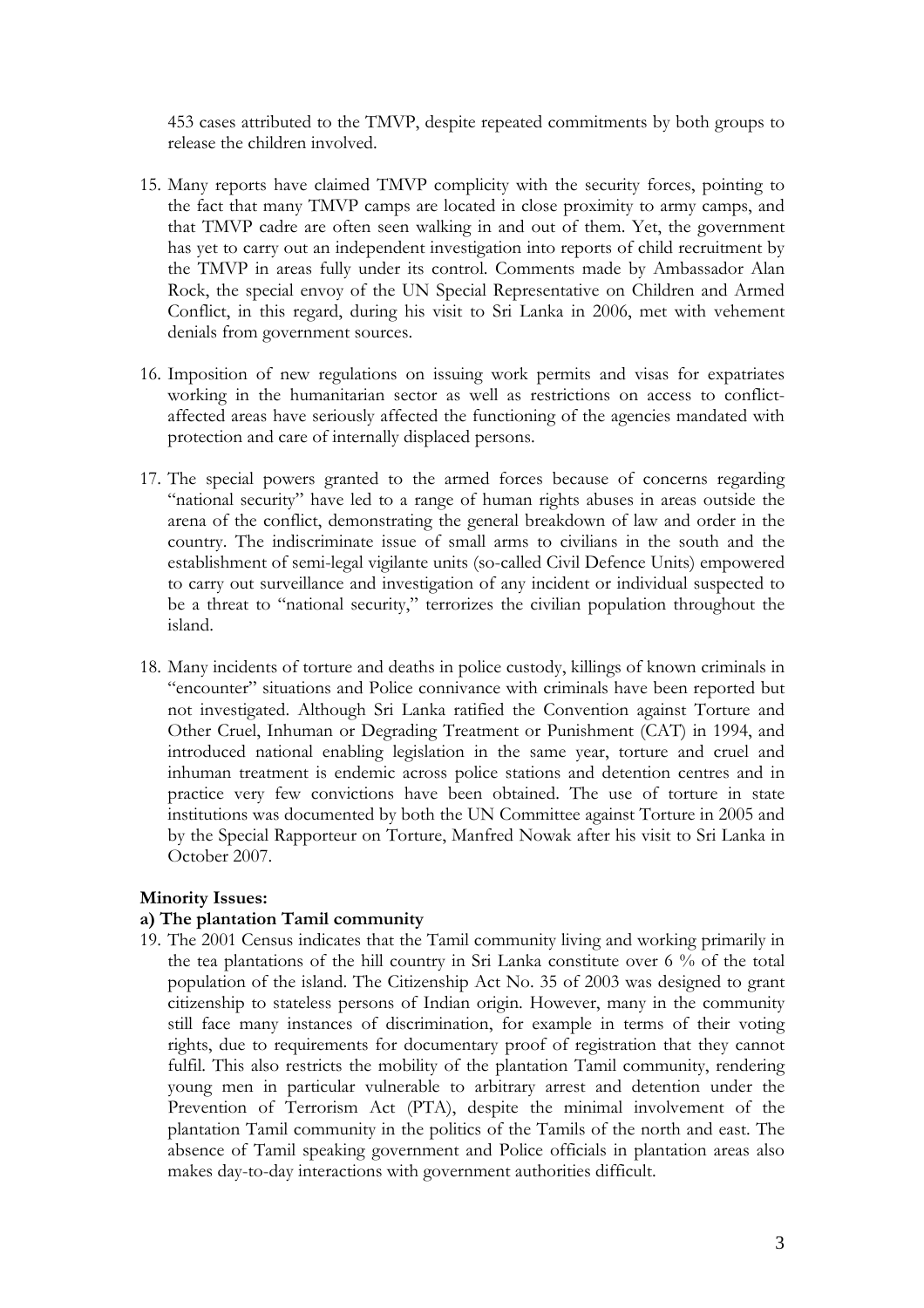20. A 2007 World Bank report stated that 30% of the plantation sector live under the poverty line, 13% are in receipt of state welfare assistance. The plantations are managed by private companies, and issues of wages and workers' welfare are determined under Collective Agreements signed between plantation trade unions and the employers' federation. The role of the government's Department of Labour is minimal in these negotiations. A key demand of the workers for a monthly wage has never been recognized. Women on the plantations also face forced sterilization, promoted in some cases by the management.

### **b) Northern Muslims**

21. The Muslim community in Sri Lanka has also been embroiled in the conflict between the LTTE and the government, especially since the LTTE expelled almost 75,000 Muslims from the Northern Province in October 1990, with 48 hours notice. This community of northern Muslims has remained as IDPs in different locations in the south, mainly in Puttalam, in the North-Western province, facing a range of problems due to the uncertainty of their future and the lack of resources. Women of the displaced northern Muslim community face violence as well as restrictions on their freedom, due to the influence of the orthodox Muslim host community. Seventeen years of displacement have also meant an entire generation has been born as IDPs and face many difficulties in gaining access to education and other services. Core issues such as right to return, right to alternatives to return and right to live with dignity and respect in the places of displacement, have yet to be addressed.

### **Legal Framework**

- 22. Several of the present Emergency Regulations provide powers to the state to legitimately restrain or prohibit democratic activities and dissent in the interests of national security and the suppression of terrorism. The language used allows criminalization of a range of activities of groups holding an alternative or critical view point. The Regulations also contain elements of immunity for members of government forces who act in good faith in the discharge of their duties, strengthening the culture of impunity. Cases of arrest and detention of media personnel and mainly Tamil civilians under Emergency Regulations in 2006 and 2007 have highlighted the arbitrary nature of these arrests and detentions and involve blatant abuse of powers by security forces.
- 23. The PTA was suspended under the Ceasefire Agreement between the GOSL and the Liberation Tigers of Tamil Eelam (LTTE) in February 2002. However, in 2006 and 2007 Emergency Regulations containing language and sentiments similar to the PTA were promulgated. With the abrogation of the CFA, there are fears that the PTA will be reactivated. Unlike the Emergency Regulations which require a monthly debate and vote in Parliament, the PTA is part of the existing legal framework.
- 24. The International Covenant on Civil and Political Rights Act (ICCPR Act) 2007 is a clear example of the manner in which the government pays lip service to human rights. The Act, which does not include the most significant rights contained in the ICCPR nor add substantially to the Fundamental Rights Chapter in the Constitution, was clearly aimed at satisfying requirements set out by the European Union to qualify as a beneficiary country for its General System of Preferences scheme (Special Incentives Arrangement for Sustainable Development and Good Governance).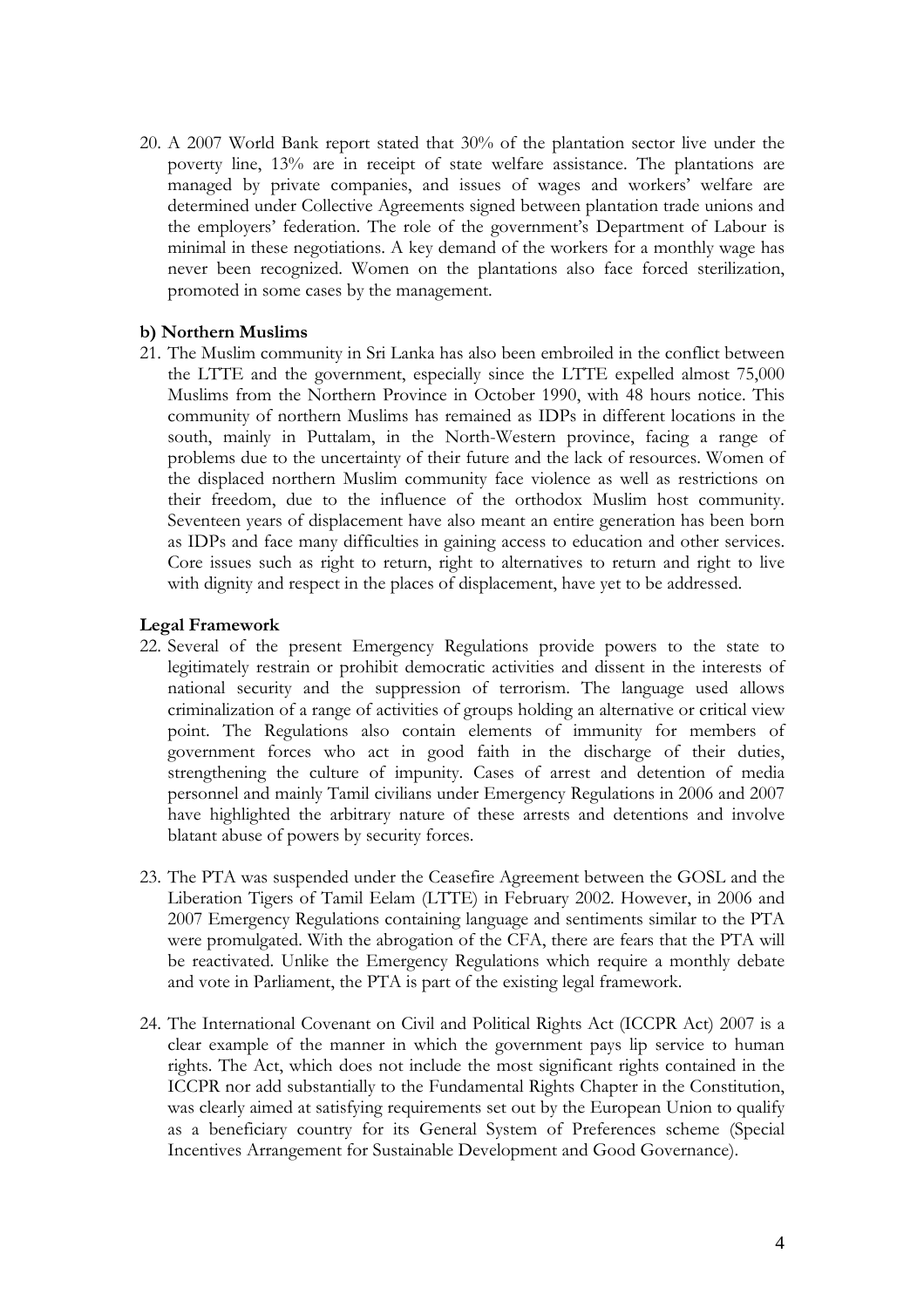### **An Absence of Credible and Independent Institutions**

- 25. The progressive decline in the independence and effectiveness of most democratic institutions in Sri Lanka is well illustrated by the downgrading of the National Human Rights Commission by the International Coordinating Committee in 2007.
- 26. The NHRC was created in 1996 with a mandate to perform a broad range of functions from investigating human rights violations to advising government on appropriate legislative and administrative procedures. However, in the past two years, as the human rights situation has worsened, the NHRC has chosen to be a silent spectator. The credibility of the NHRC has also been affected by the irregularity in the appointments of its members. They, together with key state appointments and members of other independent commission are to be appointed on the nomination of the Constitutional Council as stipulated in the  $17<sup>th</sup>$  Amendment to the Constitution. However, in what amounts to an intentional violation of the Constitution, the president has not constituted the Council but unilaterally appointed members of his choice to the HRC and other commissions, instead.
- 27. The standard response of the government in the face of criticism of human rights abuses has been the creation of a multiplicity of ad hoc institutions, Committees and Commissions of Inquiry, which have been ineffective in bringing perpetrators to book, and have done nothing to deter violations.
- 28. The most recent is the Commission of Inquiry established to investigate and report into 16 specific human rights violations committed over the past two years, which was set up in November 2006. One year since its creation, the Commission has only been able to commence inquiry into two incidents. Its methods of work have been criticized by its observer body, the International Independent Group of Eminent Persons (IIGEP), as failing to conform to international standards for inquiries of this nature.

## **Media Freedom**

29. Media freedom has been heavily restricted with imposition of stringent limitations on reporting on the war, and media persons and institutions have been subject to a range of acts of violence and intimidation including assassination and assault, arson and intimidation. Eleven journalists and media workers were killed in 2006/2007 and the international press freedom community has described Sri Lanka as one of the countries least safe for members of the media profession.

## **Women's Rights**

- 30. Almost 10 years ago the state published draft legislation to establish an independent Commission on Women. Although the draft Bill has been before the Cabinet for several years, the law has yet to be passed by Parliament.
- 31. Although women constitute the larger part of the labour force engaged in the three top income-generating employment sectors – the manufacturing industry, the plantations and as migrant workers – there are few frameworks in place to prevent them from being exploited and exposed to violence. In general, acts of violence against women are growing, as are restrictions on women's freedom of choice on a range of issues ranging from form of dress and choice of marriage partner to choices relating to her reproductive and sexual practices. Abortion is criminalized. The denial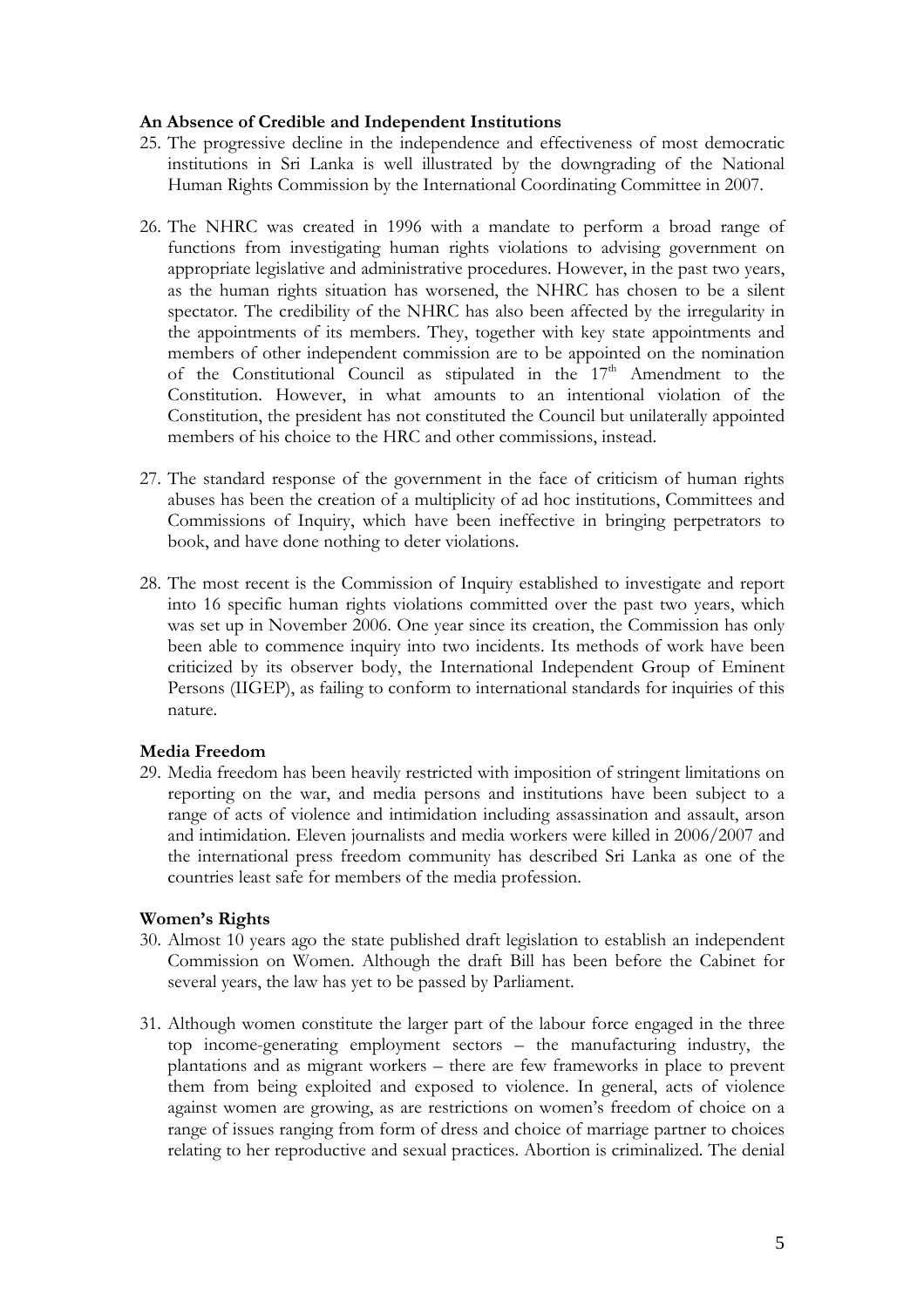of access to legal termination of pregnancy for women and girls who are victims of rape and incest condemns children into motherhood by law.

## **Child Rights**

32. The situation of child rights is also a matter of grave concern. Many instances of children subjected to severe physical and sexual abuse by family members, teachers, members of the clergy and others who have power over them are reported. However, the National Child Protection Authority (NCPA) and the Women and Children's Desks of the Police are inadequate to cope with the needs of these underage victims, while the Homes maintained by the Department of Child Care and Probation Services are over-crowded, under-staffed and lack facilities.

### **The Law Making Process**

33. The law making process in Sri Lanka is one of secrecy and manipulation with little consultation and transparency in the drafting and enactment of laws and regulations and with no space for open debate and alternative views. In many cases legislation is presented in Parliament as an "Urgent Bill", curtailing space for the public to challenge legislation with the potential to violate fundamental rights.

### **Discrimination and Criminalization of Marginalized Groups**

- 34. Criminalization of sex work drives commercial sex workers underground and exposes them and those who associate with them to a high risk of contracting HIV/AIDS and other sexually transmitted infections. Consensual sexual activity between adults of the same sex also remains a crime under Article 365 and 365A of the 1883 Penal Code. This means that LGBT (Lesbian, Gay, Bisexual and Transgender) individuals are denied access to health services, education and employment and the ability to participate in social and public life. Similarly due to stigma and discrimination, those who engage in sex work, as well as those who live with HIV/AIDS, are denied treatment, access to and participation in the above services and spaces. Hate speech and the marginalisation and wide-spread persecution of these communities by private individuals and by the police remains prevalent and state actors often ignore or fuel the discrimination and abuse.
- 35. Targeting and persecution of LGBT persons has led to several individuals leaving the country to seek asylum elsewhere. Internally displaced LGBT individuals are made especially vulnerable during the conflict, as they are often specifically targeted and exposed to sexual abuse. LGBT individuals belonging to minority groups suffer a double burden when they are rejected by their own community due to their sexual orientation. The state seems to ignore human rights violations directly attributed to the sexual orientation or gender identity of a person, and LGBT Sri Lankans largely suffer in silence due to criminalization of same sex sexual behaviour, which fuels negative stereotyping of the LGBT population as well as wide-spread discrimination against them.

## **Torture in Sri Lanka**

36. Although Sri Lanka ratified the Convention against Torture and Other Cruel, Inhuman or Degrading Treatment or Punishment (CAT) in 1994, and introduced national enabling legislation in the same year, torture and cruel and inhuman treatment is endemic across police stations and detention centres and in practice very few convictions have been obtained. The use of torture in state institutions was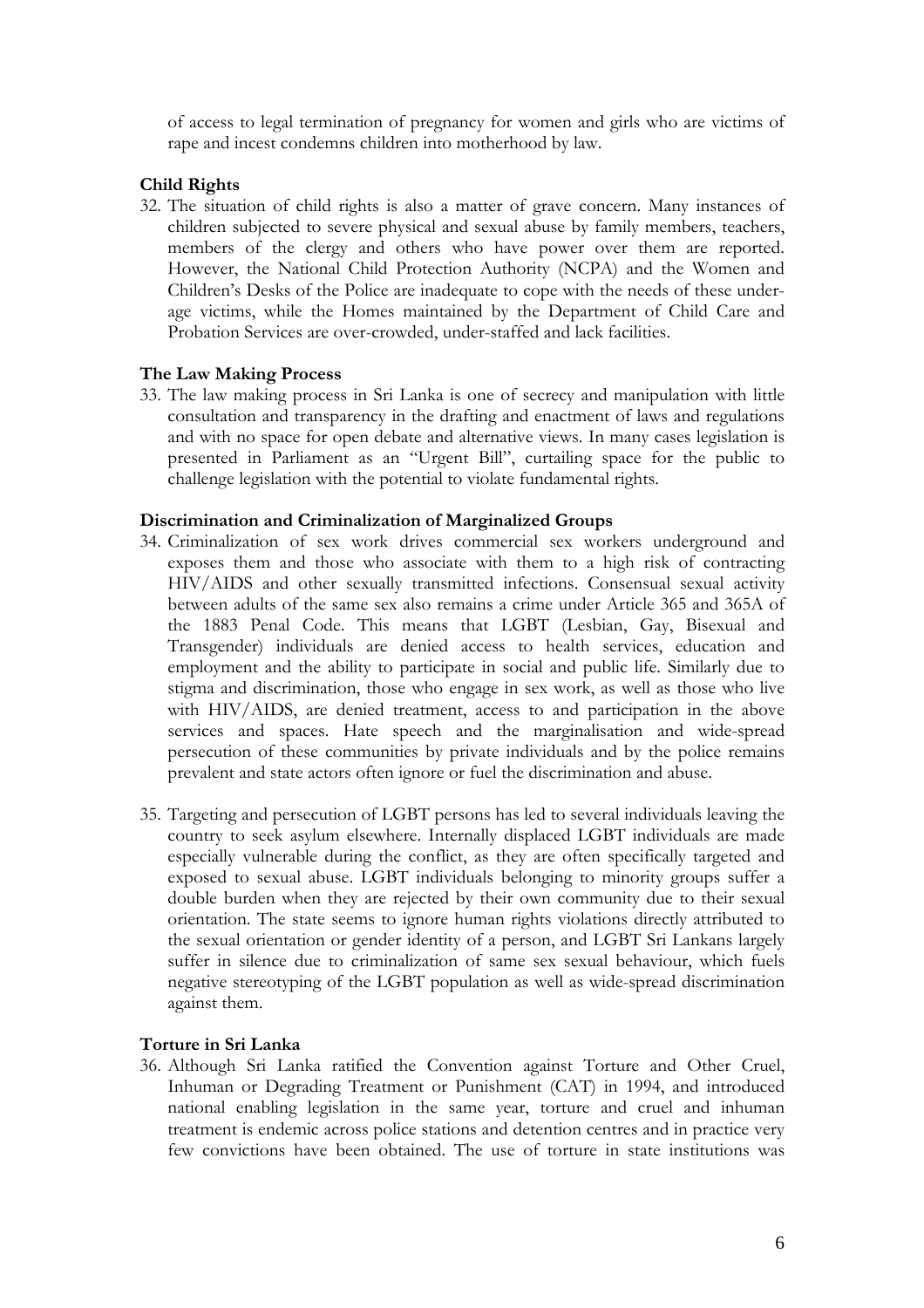documented by both the U.N Committee against Torture in 2005 and by the Special Rapporteur on Torture, Manfred Nowak after his visit to Sri Lanka in October 2007.

- 37. In 2007, 48 cases of police torture were reported in GOSL controlled areas, while 107 cases of torture in the North and East were reported to a single NGO. The injuries to persons in most instances have been serious enough to warrant hospitalization. Though complaints have been made to the police, the National Human Rights Commission and other national mechanisms, there have been no serious investigations into any of these allegations, that could lead to prosecution under the Convention Against Torture Act, Act No. 22 of 1994. Those working against torture have noted that in 2007, the Special Inquiry Unit of the Criminal Investigation Division investigated no allegations of torture in police custody.
- 38. Detainees are denied confidential communication with their legal counsel during visits in detention centres. Interviews take place in the presence of law enforcement personnel, contributing to the dearth of reporting of custodial torture.

8 February 2008

- 1. Association of Family Members of the Disappeared
- 2. Association of War Affected Women
- 3. Centre for Human Rights and Development
- 4. Centre for Policy Alternatives
- 5. Centre for Society and Religion
- 6. Centre for Women and Development, Jaffna
- 7. Christian Alliance for Social Action
- 8. Citizens' Committee, Puttalam
- 9. Community Trust Fund, Sri Lanka
- 10. Ecumenical Association of Third World Theologians, Sri Lanka
- 11. Equal Ground, Colombo
- 12. Families of the Disappeared
- 13. Father J. J. Bernard
- 14. Free Media Movement
- 15. Gampaha District Human Rights Committee
- 16. Dr. Mario Gomez
- 17. Home for Human Rights
- 18. Human Development Organisation, Kandy
- 19. INFORM Human Rights Documentation Centre
- 20. International Friends for Global Peace, Colombo
- 21. International Movement Against Discrimination and Racism
- 22. Law & Society Trust
- 23. Muslim Information Centre Sri Lanka
- 24. Research and Action Forum for Social Development
- 25. Rights Now Collective for Democracy
- 26. Right to Life Human Rights Centre
- 27. Transparency International Sri Lanka
- 28. United Federation of Labour
- 29. Women and Media Collective